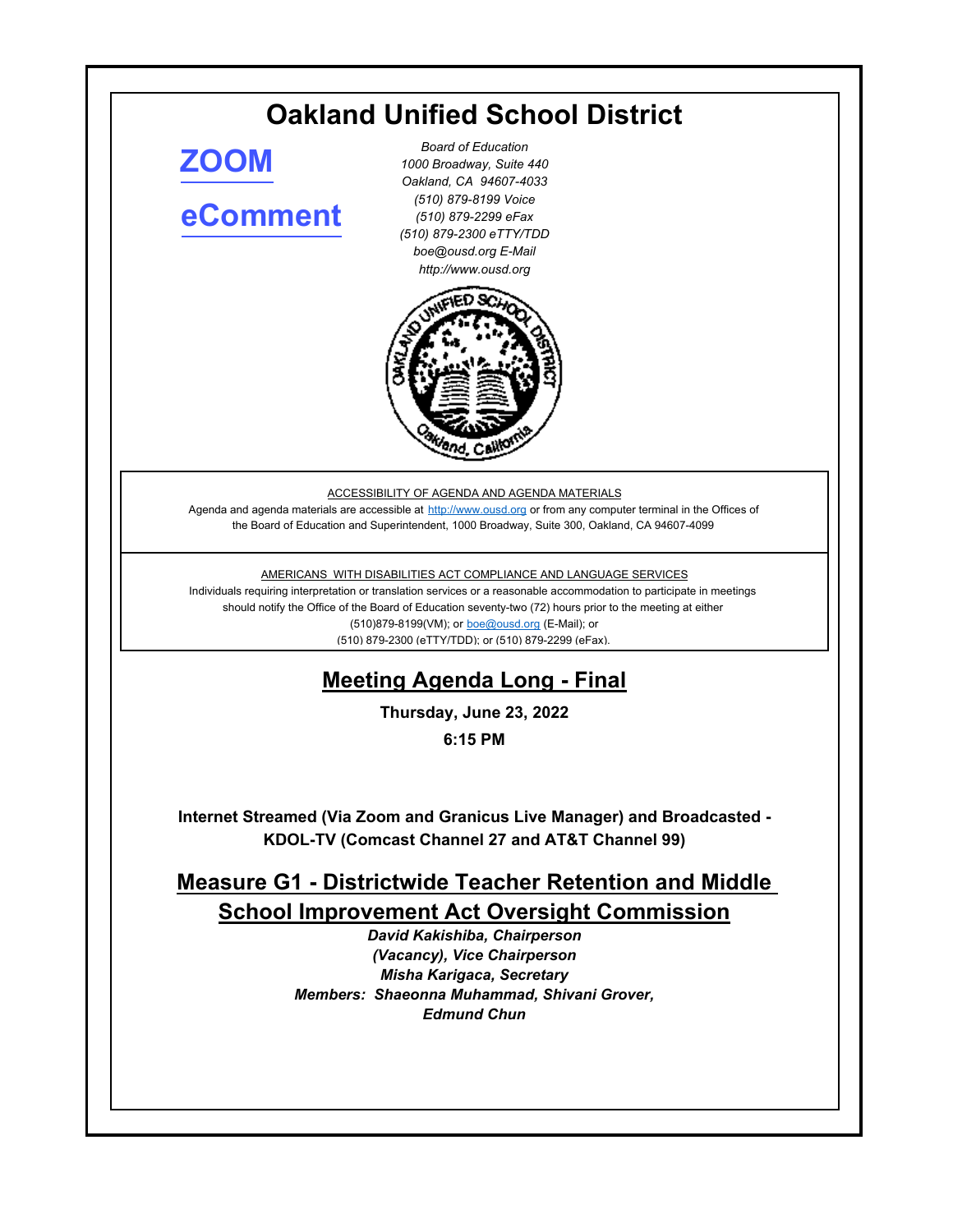LEY CUMPLIMIENTO PARA AMERICANOS CON DISCAPACIDADES Y SERVICIO DE IDIOMAS Personas que requieran servicios de traducción o interpretación o facilidades razonables para participar en juntas deberán notificar a la Oficina de la Mesa Directiva de Educación setenta y dos (72) horas antes de la junta ya sea al (510)879-8199(VM); o boe@ousd.org (E-Mail); o (510) 879-2300 (eTTY/TDD); o (510) 879-2299 (eFax).

#### 美国残障人士法案條例遵守及語言服務

個别人士需要傳譯及翻譯服務或有合理安排去參與會議的應該在舉行會議之前的七十二(72)小時通知教育委員 會。請致電(510)879-8199(留言);或 boe@ousd.org (電郵) ;或(510) 879-2300 (電子文字電話/聽障專用電信 設備 (eTTY/TDD));或(510) 879-2299 (電子圖文傳真 (eFax))。

#### TUẦN HÀNH ĐẠO LUẬT NGƯỜI MỸ KHUYẾT TẤT VÀ DỊCH THUẬT

Những người nào cần thông ngôn hay phiên dịch hay một sắp xếp hợp lý nào để tham gia các buổi họp phải thông báo Văn phòng của Hội đồng Giáo dục bảy mươi hai (72) tiếng đồng hồ trước buổi họp, số điện thoại (510)879-8199 (VM); hay là boe@ousd.org (E-Mail); hay là (510) 879-2300 (eTTY/TDD); hay là số (510) 879-2299 (eFax).

### សេវាបកប្រែភាសា និងការអនុលោមតាមច្បាប់ជនជាតិអាមេរិកាំងពិការ

អកណាដែលត្រូវការសេវាបកប្រែភាសាដោយផ្ទាល់មាត់ ឬជាលាយលក្ខអក្សរ ឬត្រូវការការជួយសម្រះសម្រលយ៉ាងសមរម្យ មួយ ដើម្បីចូលរួមក្នុងកិច្ចប្រជុំនានានោះ ត្រវង្គល់ដំណឹងទៅកាន់ទីការិយាល័យនៃក្រមប្រឹក្សាអប់រំ ឱ្យបានចិតសិបពី (72) ម៉ោង មុនកិច្ចប្រជុំ តាមរយៈទូរស័ព្ទ:លេខ <u>(510) 879-8199</u> បុតាមរយៈអ៊ីមែល <u>boe@ousd.org</u> បុទូរស័ព្ទ eTTY/TDD លេខ (510) 879-2300 ប៊ូទូសារលេខ (510) 879-2299។

الامتثال لقانون الأمريكيين نو ي الإعاقات (ADA) وتوفير الخدمات اللغوية من يحتاج إلى خدمات الترجمة المكتوبة أو خدمات الترجمة الفورية أو الترتيبات التيسيرية المعفّولة لكي يساهم في الإجتماعات فالمرجو منه إبلاغ مكتب إدارة التعليم إثنين وسبعين (72) ساعة قبل الإجتماع بوسيلة من الوسائل التالية: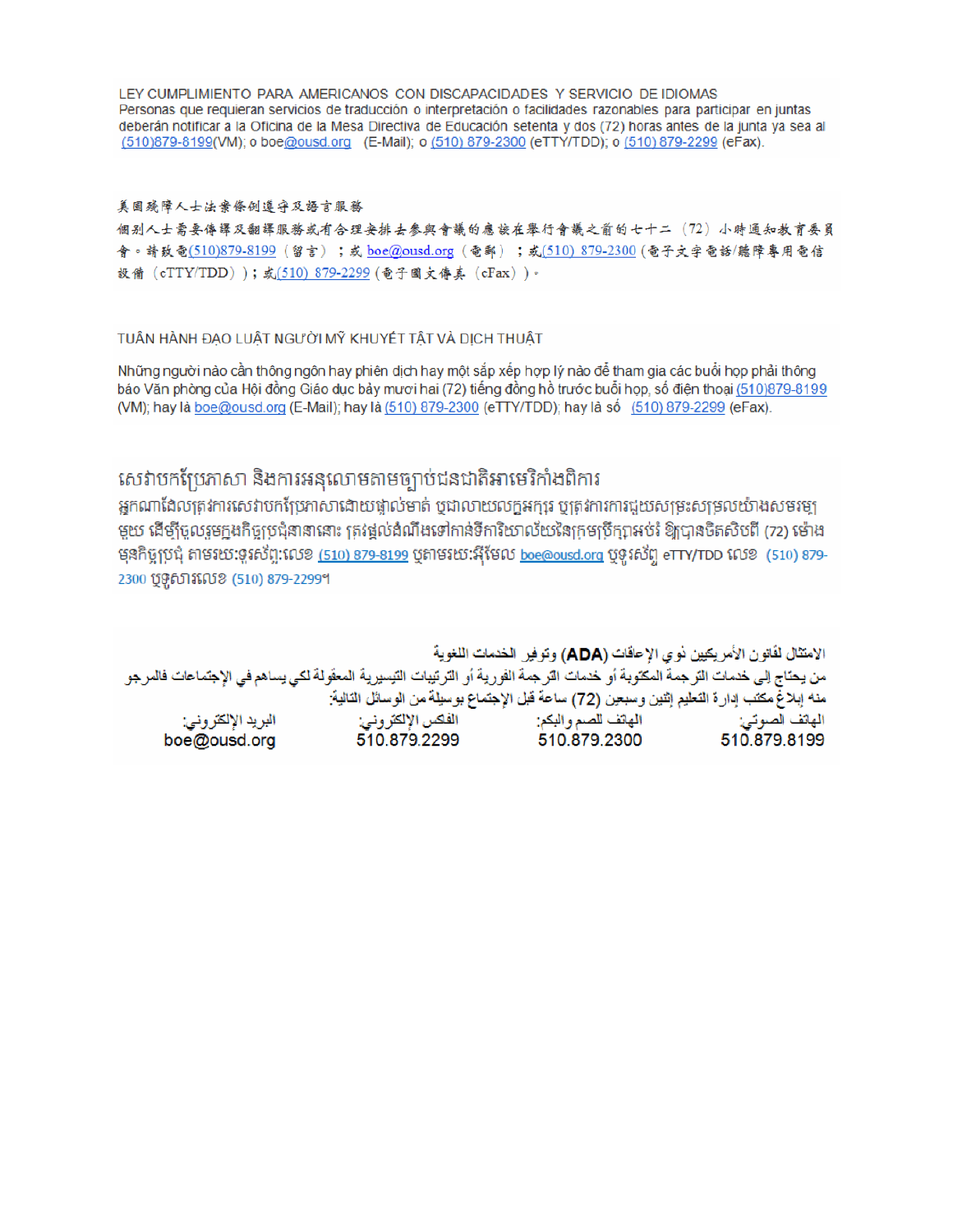### **NOTICE – EXCLUSIVELY VIRTUAL MEETING**

*Pursuant to Assembly Bill No. 361 and Resolution No. 2122-0014H (Making Certain Findings Necessary To Permit Virtual Meetings In Specified Circumstances), this meeting is being held virtually. The member of the legislative body, as well as the attending District staff, will join the meeting via phone/video conference and no teleconference locations need be posted.* 

*• Zoom: To view by Zoom, please click https://ousd.zoom.us/j/87007883165 on or after the Noticed meeting time. Instructions on how to join a meeting by video conference are available at: https://support.zoom.us/hc/en-us/articles/201362193 -Joining-a-Meeting.*

*• Phone: To listen by phone (via Zoom), please do the following on or after the Noticed meeting time: call (669) 900-9128, then enter Webinar ID 870 0788 3165, then press "#". If asked for a participant id or code, press #. Instructions on how to join a meeting by phone are available at:*

*https://support.zoom.us/hc/en-us/articles/201362663 - Joining-a-meeting-by-phone.*

*• To view the Measure G1 - Districtwide Teacher Retention and Middle School Improvement Act Oversight Commission meeting from the District's Home Page - Upcoming Events & Live Meeting Video, please select the meeting name and click on the "In Progress" link under Video or go to the Legislative Information Center (under Board of Education on Home Page)>Calendar Tab>Calendar>Today>Measure G1 - Districtwide Teacher Retention and Middle School Improvement Act Oversight Commission>"In Progress" link under Video.*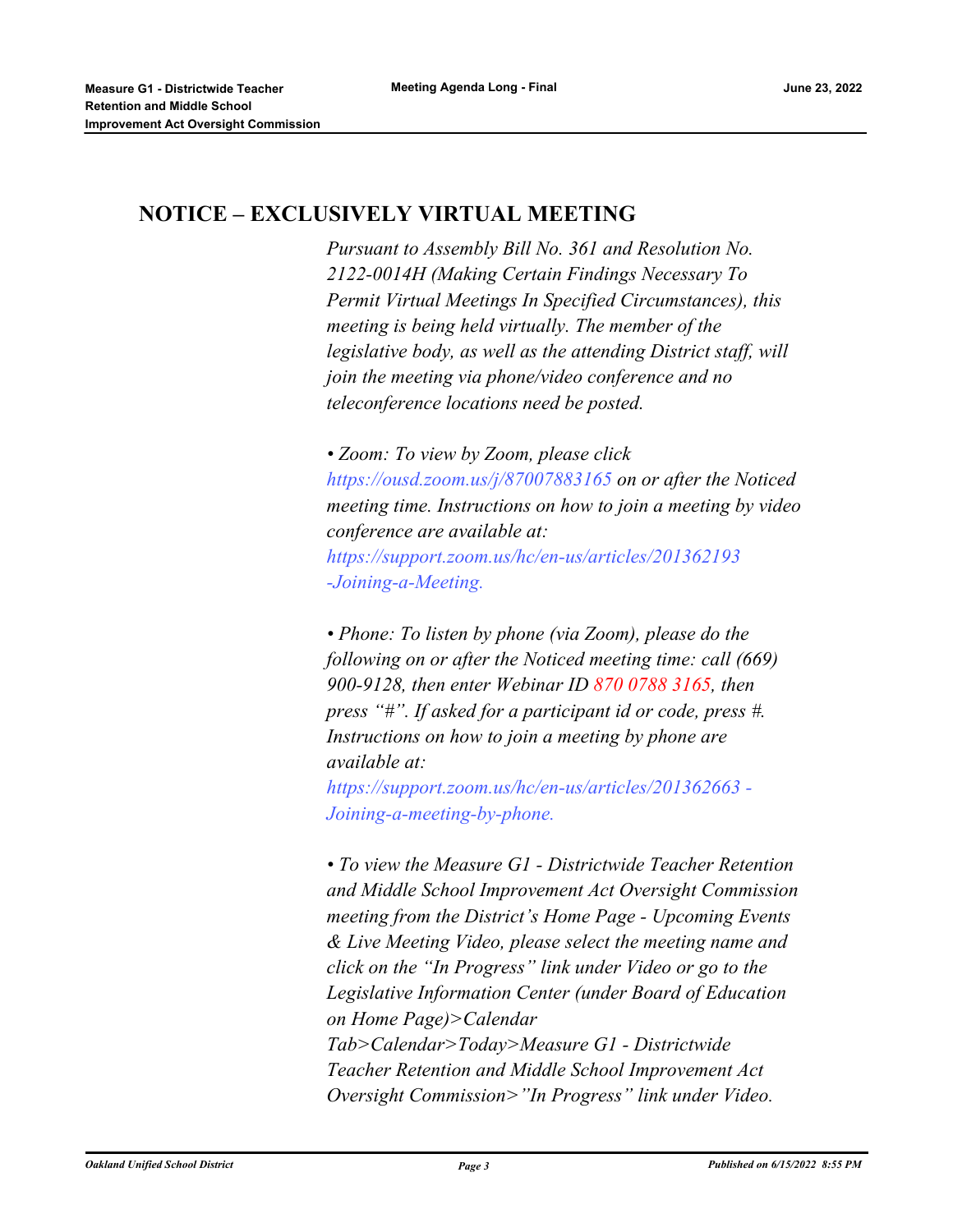#### **NOTICE – EXCLUSIVELY VIRTUAL MEETING (CONTINUED)**

*There are two ways within the times allotted for public comment on the Agenda:* 

*• To comment by Zoom, click the "Raise Your Hand" button to request to speak when Public Comment is being taken on the eligible Agenda item. You will be called on (by the name you logged in with), unmuted and allowed to make public comment. After the allotted time, you will then be remuted. Instructions on how to "Raise Your Hand" is available at:*

*https://support.zoom.us/hc/en-us/articles/205566129 -RaiseHand-In-Webinar.*

*• To comment by phone (via Zoom), press "\*9" to "Raise Your Hand" to request to speak when Public Comment is being taken on the eligible Agenda Item. You will be called on (by the Area Code and the last three digits of your phone number), unmuted and allowed to make public comment. After the allotted time, you will then be re-muted. Instructions of how to raise your hand by phone are available at:*

*https://support.zoom.us/hc/en-us/articles/201362663-Joinin g-a-meeting-by-phone. In addition, members of the public may submit written comments for a posted Measure G1 - Districtwide Teacher Retention and Middle School Improvement Act Oversight Commission Agenda Item, before a meeting or while a meeting is "In Progress," from the District's Home Page - Upcoming Events & Live Meeting Video by selecting Measure G1 - Districtwide Teacher Retention and Middle School Improvement Act Oversight Commission Agenda "eComment" or from the Legislative Information Center, as follows:*

*• If before Sunday, click Calendar Tab>Next Week>Measure G1 - Districtwide Teacher Retention and*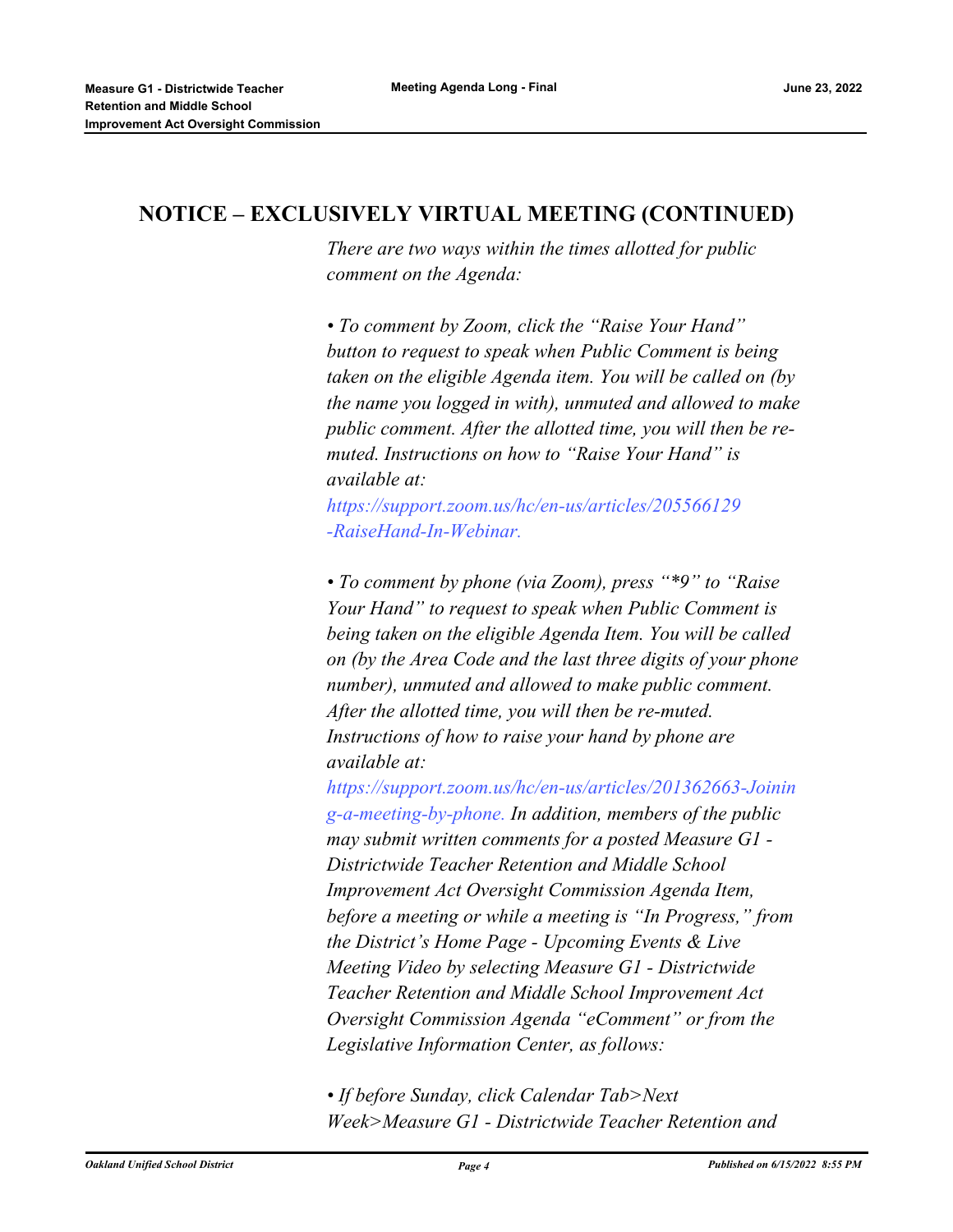*Middle School Improvement Act Oversight Commission>eComment* 

*• If Sunday or thereafter up to day before Meeting, click Calendar Tab>This Week>Measure G1 - Districtwide Teacher Retention and Middle School Improvement Act Oversight Commission>eComment*

*• If day of Meeting, click Calendar Tab>Today>Measure G1 - Districtwide Teacher Retention and Middle School Improvement Act Oversight Commission>eComment Or "eComment" in bold on the cover page of the Agenda. Written comments made on an eligible Agenda item, upon clicking of the Submit Button, are immediately sent via email to all members of the legislative body and key staff supporting the legislative body. Each eComment is a public record.*

#### **BOARD BYLAW 9131 - MEASURE G1 - DISTRICTWIDE TEACHER RETENTION AND MIDDLE SCHOOL IMPROVEMENT ACT OVERSIGHT COMMISSION CHARGE OR RESPONSIBILITIES**

*The Measure G1 – Districtwide Teacher Retention and Middle School Improvement Act Oversight Commission shall advise and report to the Board of Education and shall be responsible for (a) oversight of proper allocation and use of all parcel tax monies, (b) reviewing annual independent audit reports, and (c) submitting recommendations to the Board of Education for any new or modified policies and administrative regulations to ensure the Oakland Unified School District's compliance with the requirements and intent of Measure G1.*

#### **A. Call to Order**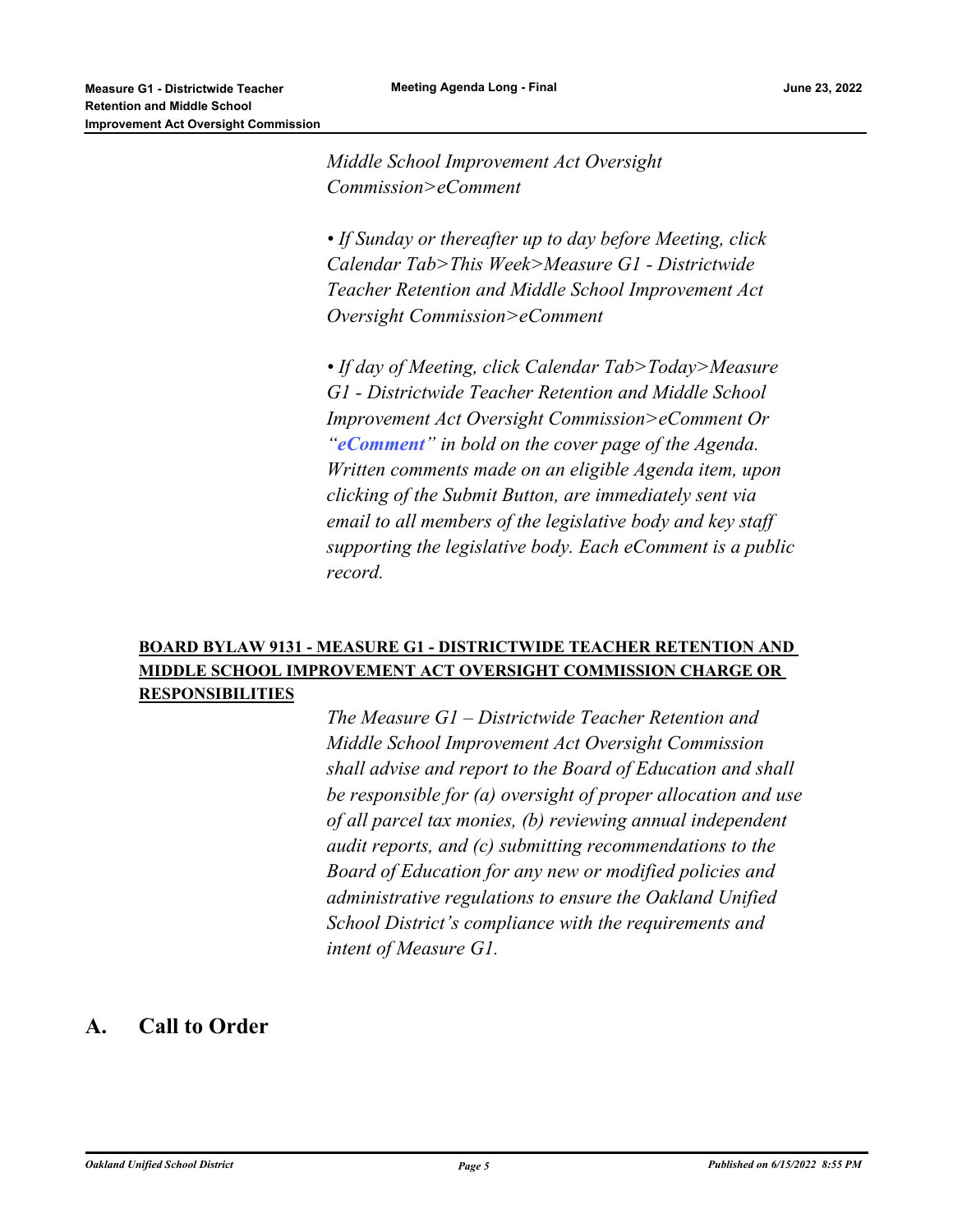#### **B. Roll Call**

### **C. Speaker Request Cards/Modification(s) To Agenda**

*Submission of Speaker Cards in the traditional manner is N/A, given this meeting is Virtual, during the COVID-19 Public Health Emergency. See the above NOTICE - EXCLUSIVELY VIRTUAL MEETING - COVID-19 PUBLIC HEALTH EMERGENCY for instructions on how to request to speak during this meeting.*

*Modification(s) to the Agenda, by the Measure G1 Commission, allows for any change in the printed Order of Business including, but not limited to, an announcement that an Item or Legislative File will be considered out of Agenda printed order, that consideration of an Item has been withdrawn, postponed, rescheduled or "pulled" or taken off of the General Consent Report for separate discussion and/or possible action.*

#### **D. Adoption of Commission Minutes**

**■ D.-1** 

### **[22-1597](http://ousd.legistar.com/gateway.aspx?m=l&id=/matter.aspx?key=55891) Measure G1 Districtwide Teacher Retention and Middle School Improvement Oversight Commission – Minutes - May 24, 2022**

Approval by the Measure G1 Commission of its Regular Meeting Minutes of May 24, 2022.

22-1597 Measure G1 Districtwide Teacher Retention and Middle [School Improvement Oversight Commission – Minutes - May 24,](https://ousd.legistar.com/View.ashx?M=M&ID=978093&GUID=A8F9C524-ADA5-4D14-9158-C7EE1AC8E4FE)  2022 *Attachments:*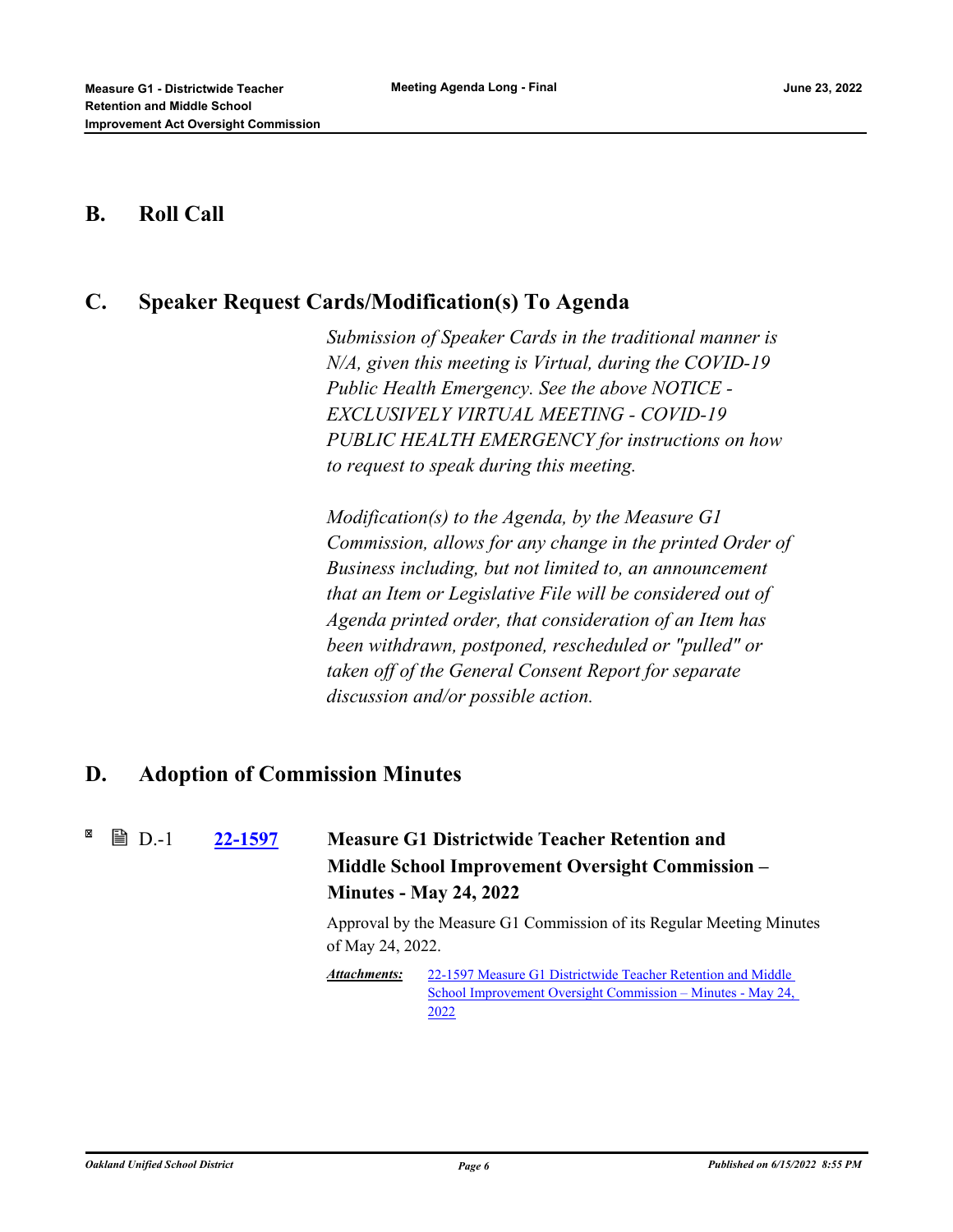### **E. Adoption of the Commission General Consent Report**

*"Adoption of the Commission General Consent Report" "means that all items appearing under this topic are approved in one motion unless a Member of the Commission requests that an item be removed and voted on separately or otherwise acted upon. Generally, these items are routine in nature, and are acted upon in one motion to conserve time and permit focus on other-than-routine legislative items on the Agenda.*

**[22-1609](http://ousd.legistar.com/gateway.aspx?m=l&id=/matter.aspx?key=55901) Measure G1 - Districtwide Teacher Retention and Middle School Improvement Act Oversight Commission - American Indian Model (AIMS) College Preparatory Middle School Grant Application - School Year 2022 – 2023 ■ E.-1** 

> Approval by the Measure G1 - Districtwide Teacher Retention and Middle School Improvement Act Oversight Commission of American Indian Model (AIMS) College Preparatory Middle School Grant Application for School Year 2022 - 2023 in an amount not to exceed \$111,349.87.

22-1609 Measure G1 - Districtwide Teacher Retention and Middle School Improvement Act Oversight Commission - American Indian [Model \(AIMS\) College Preparatory Middle School Grant Application](http://ousd.legistar.com/gateway.aspx?M=F&ID=104786.pdf)  - School Year 2022 – 2023 *Attachments:*

#### **[22-1610](http://ousd.legistar.com/gateway.aspx?m=l&id=/matter.aspx?key=55902) Measure G1 - Districtwide Teacher Retention and Middle School Improvement Act Oversight Commission - American Indian Public Charter School II Grant Application - School Year 2022 – 2023**  $\mathbb{B}$  F.-2

Approval by the Measure G1 - Districtwide Teacher Retention and Middle School Improvement Act Oversight Commission of American Indian Public Charter School II Grant Application for School Year 2022 - 2023 in an amount not to exceed \$109,701.78.

22-1610 Measure G1 - Districtwide Teacher Retention and Middle School Improvement Act Oversight Commission - American Indian [Public Charter School II Grant Application - School Year 2022 – 2023](http://ousd.legistar.com/gateway.aspx?M=F&ID=104787.pdf) *Attachments:*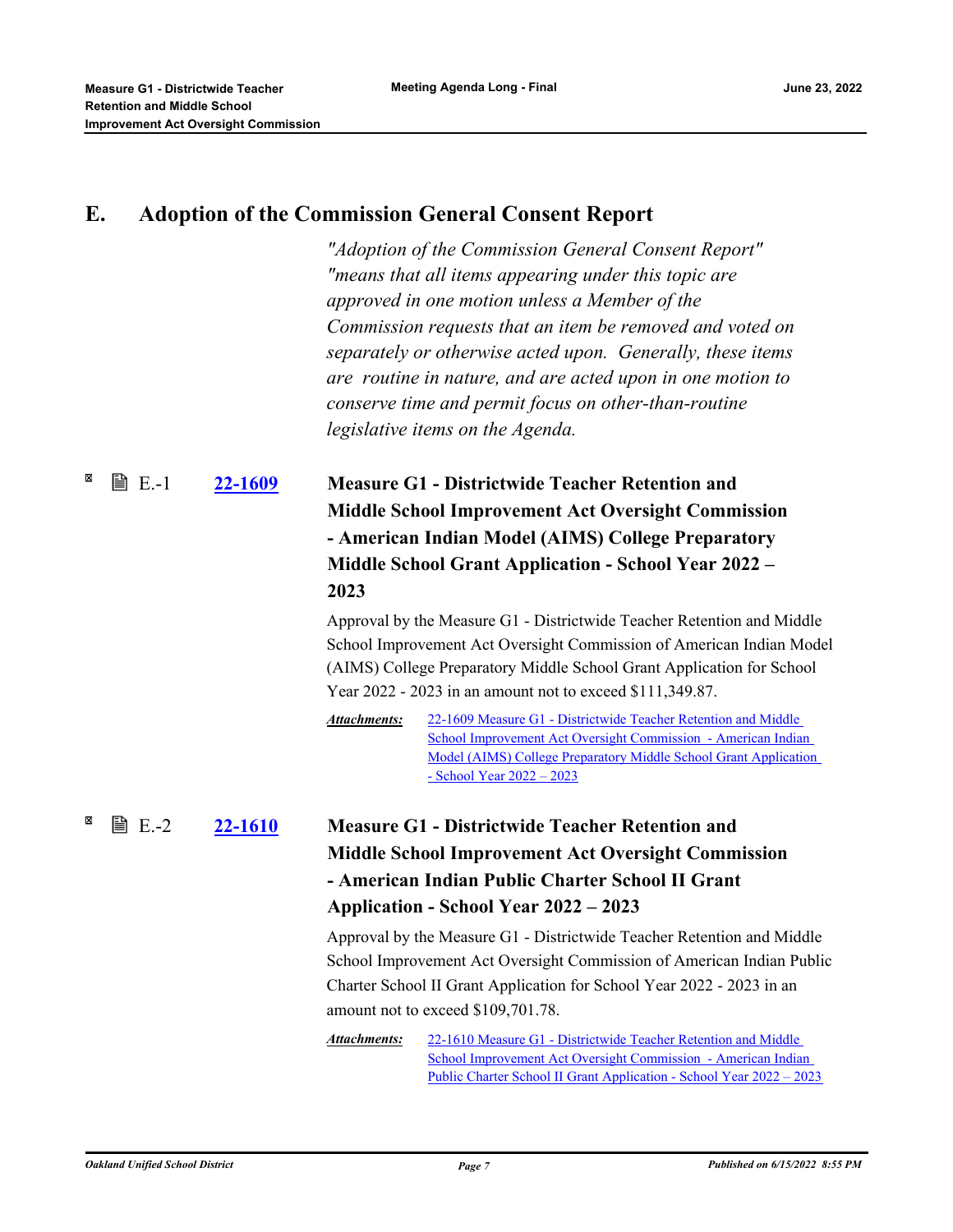| × | <b>■ E.-3</b> | <u>22-1611</u> | <b>Measure G1 - Districtwide Teacher Retention and</b>                                                                                                                                                                                              |  |  |
|---|---------------|----------------|-----------------------------------------------------------------------------------------------------------------------------------------------------------------------------------------------------------------------------------------------------|--|--|
|   |               |                | <b>Middle School Improvement Act Oversight Commission</b>                                                                                                                                                                                           |  |  |
|   |               |                | - Aspire Berkley Maynard Academy Grant Application -                                                                                                                                                                                                |  |  |
|   |               |                | <b>School Year 2022 - 2023</b>                                                                                                                                                                                                                      |  |  |
|   |               |                | Approval by the Measure G1 - Districtwide Teacher Retention and Middle<br>School Improvement Act Oversight Commission of Aspire Berkley<br>Maynard Academy Grant Application for School Year 2022 - 2023 in an<br>amount not to exceed \$74,105.93. |  |  |
|   |               |                | <b>Attachments:</b><br>22-1611 Measure G1 - Districtwide Teacher Retention and Middle<br>School Improvement Act Oversight Commission - Aspire Berkley<br><u> Maynard Academy Grant Application - School Year 2022 – 2023</u>                        |  |  |
| × | <b>■ E.-4</b> | 22-1612        | <b>Measure G1 - Districtwide Teacher Retention and</b>                                                                                                                                                                                              |  |  |
|   |               |                | <b>Middle School Improvement Act Oversight Commission</b>                                                                                                                                                                                           |  |  |
|   |               |                | - Bret Harte Middle School Grant Application - School                                                                                                                                                                                               |  |  |
|   |               |                | Year $2022 - 2023$                                                                                                                                                                                                                                  |  |  |
|   |               |                | Approval by the Measure G1 - Districtwide Teacher Retention and Middle<br>School Improvement Act Oversight Commission of Bret Harte Middle<br>School Grant Application for School Year 2022 - 2023 in an amount not to<br>exceed \$251,982.90.      |  |  |
|   |               |                | <b>Attachments:</b><br>22-1612 Measure G1 - Districtwide Teacher Retention and Middle<br>School Improvement Act Oversight Commission - Bret Harte Middle<br>School Grant Application - School Year 2022 - 2023                                      |  |  |
| × | <b>■ E.-5</b> | 22-1613        | <b>Measure G1 - Districtwide Teacher Retention and</b>                                                                                                                                                                                              |  |  |
|   |               |                | <b>Middle School Improvement Act Oversight Commission</b>                                                                                                                                                                                           |  |  |
|   |               |                | - Claremont Middle School Grant Application - School                                                                                                                                                                                                |  |  |
|   |               |                | Year $2022 - 2023$                                                                                                                                                                                                                                  |  |  |
|   |               |                | Approval by the Measure G1 - Districtwide Teacher Retention and Middle<br>School Improvement Act Oversight Commission of Claremont Middle<br>School Grant Application for School Year 2022 - 2023 in an amount not to<br>exceed \$122,569.46.       |  |  |
|   |               |                | <b>Attachments:</b><br>22-1613 Measure G1 - Districtwide Teacher Retention and Middle<br>School Improvement Act Oversight Commission - Claremont Middle<br>School Grant Application - School Year 2022 – 2023                                       |  |  |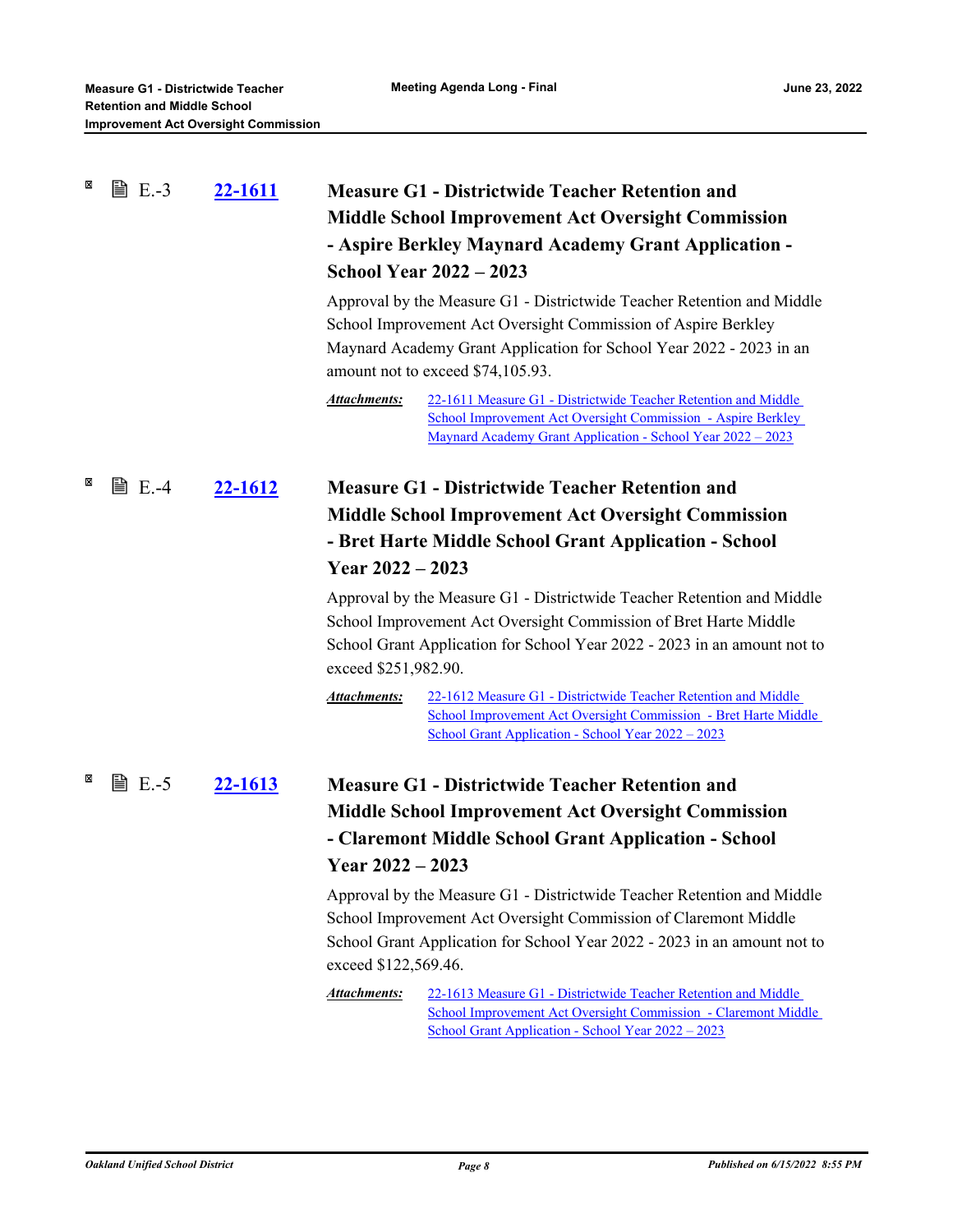| × | <b>■ E.-6</b> | <u>22-1614</u> | <b>Measure G1 - Districtwide Teacher Retention and</b><br><b>Middle School Improvement Act Oversight Commission</b><br>- East Bay Innovation Academy Grant Application -<br><b>School Year 2022 - 2023</b><br>Approval by the Measure G1 - Districtwide Teacher Retention and Middle<br>School Improvement Act Oversight Commission of East Bay Innovation<br>Academy Grant Application for School Year 2022 - 2023 in an amount not                                                                                                                                                                                                                                                                                                                |  |
|---|---------------|----------------|-----------------------------------------------------------------------------------------------------------------------------------------------------------------------------------------------------------------------------------------------------------------------------------------------------------------------------------------------------------------------------------------------------------------------------------------------------------------------------------------------------------------------------------------------------------------------------------------------------------------------------------------------------------------------------------------------------------------------------------------------------|--|
|   |               |                | to exceed \$63,970.43.<br><b>Attachments:</b><br>22-1614 Measure G1 - Districtwide Teacher Retention and Middle<br>School Improvement Act Oversight Commission - East Bay<br><u> Innovation Academy Grant Application - School Year 2022 – 2023</u>                                                                                                                                                                                                                                                                                                                                                                                                                                                                                                 |  |
| × | ■ E.-7        | 22-1615        | <b>Measure G1 - Districtwide Teacher Retention and</b><br><b>Middle School Improvement Act Oversight Commission</b><br>- Frick United Academy of Language Middle School<br><b>Grant Application - School Year 2022 - 2023</b><br>Approval by the Measure G1 - Districtwide Teacher Retention and Middle<br>School Improvement Act Oversight Commission of Frick United Academy<br>of Language Middle School Grant Application for School Year 2022 -<br>2023 in an amount not to exceed \$188,520.54.<br><b>Attachments:</b><br>22-1615 Measure G1 - Districtwide Teacher Retention and Middle<br>School Improvement Act Oversight Commission - Frick United<br>Academy of Language Middle School Grant Application - School<br>$Year\,2022 - 2023$ |  |
| × | <b>■ E.-8</b> | 22-1616        | <b>Measure G1 - Districtwide Teacher Retention and</b><br><b>Middle School Improvement Act Oversight Commission</b><br>- Hillcrest (K-8) School Grant Application - School Year<br>$2022 - 2023$<br>Approval by the Measure G1 - Districtwide Teacher Retention and Middle<br>School Improvement Act Oversight Commission of Hillcrest (K-8) School<br>Grant Application for School Year 2022 - 2023 in an amount not to exceed<br>\$6,843.98.<br><b>Attachments:</b><br>22-1616 Measure G1 - Districtwide Teacher Retention and Middle<br>School Improvement Act Oversight Commission - Hillcrest (K-8)<br>School Grant Application - School Year 2022 – 2023                                                                                      |  |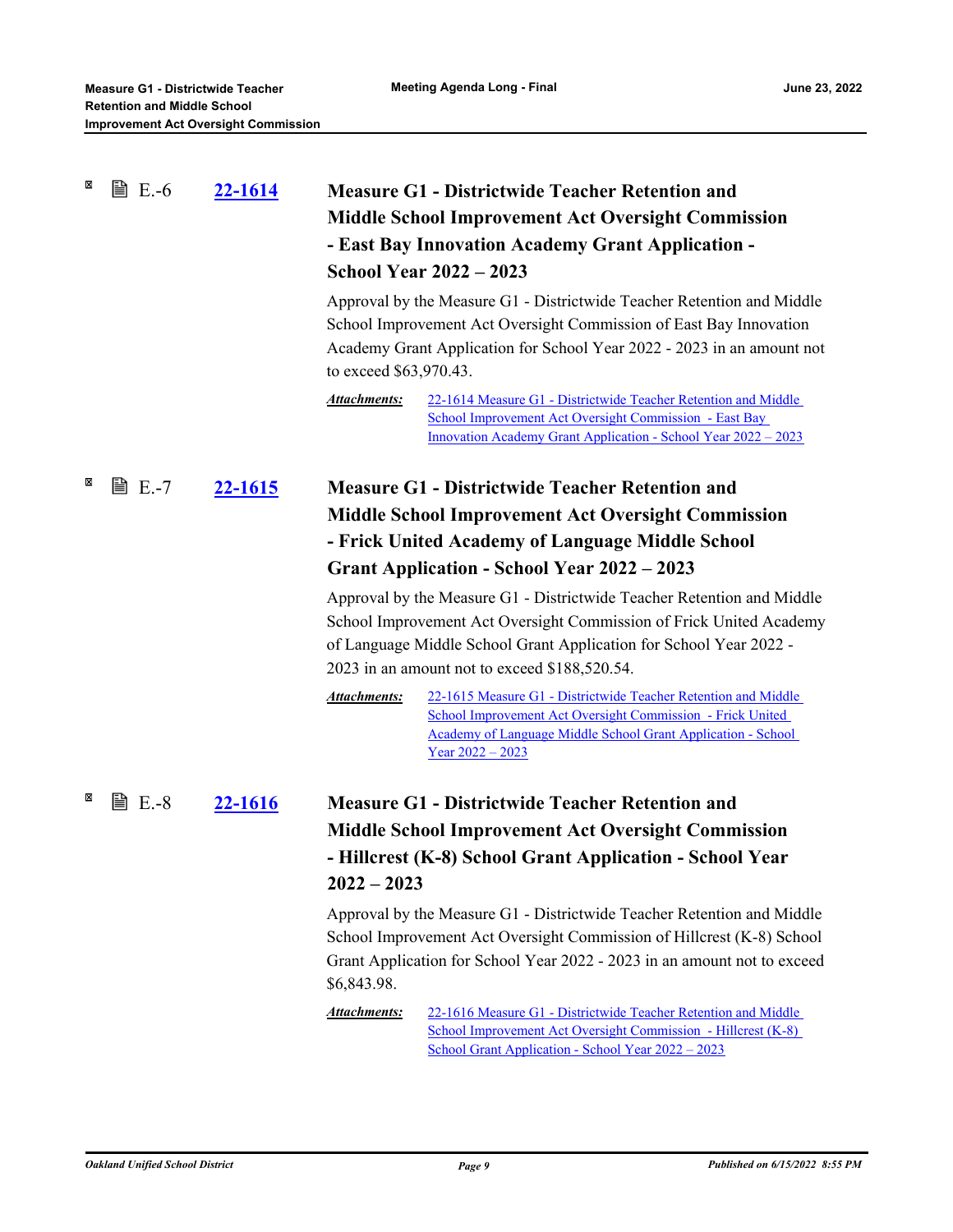| × | <b>■ E.-9</b>  | 22-1617 | <b>Measure G1 - Districtwide Teacher Retention and</b><br><b>Middle School Improvement Act Oversight Commission</b><br>- United for Success Academy Middle School Grant<br>Application - School Year 2022 – 2023                                               |  |
|---|----------------|---------|----------------------------------------------------------------------------------------------------------------------------------------------------------------------------------------------------------------------------------------------------------------|--|
|   |                |         | Approval by the Measure G1 - Districtwide Teacher Retention and Middle<br>School Improvement Act Oversight Commission of United for Success<br>Academy Middle School Grant Application for School Year 2022 - 2023 in<br>an amount not to exceed \$230,828.78. |  |
|   |                |         | Attachments:<br>22-1617 Measure G1 - Districtwide Teacher Retention and Middle<br>School Improvement Act Oversight Commission - United for<br><b>Success Academy Middle School Grant Application - School Year</b><br>$2022 - 2023$                            |  |
| × | <b>■ E.-10</b> | 22-1626 | <b>Measure G1 - Districtwide Teacher Retention and</b><br><b>Middle School Improvement Act Oversight Commission</b><br>- Madison Park Academy (6-12) Grant Application -<br><b>School Year 2022 - 2023</b>                                                     |  |
|   |                |         | Approval by the Measure G1 - Districtwide Teacher Retention and Middle<br>School Improvement Act Oversight Commission of Madison Park<br>Academy (6-12) Grant Application for School Year 2022 - 2023 in an<br>amount not to exceed \$169,232.96.              |  |
|   |                |         | <b>Attachments:</b><br>22-1626 Measure G1 - Districtwide Teacher Retention and Middle<br>School Improvement Act Oversight Commission - Madison Park<br><u> Academy (6-12) Grant Application - School Year 2022 – 2023</u>                                      |  |

# **F. Unfinished Business**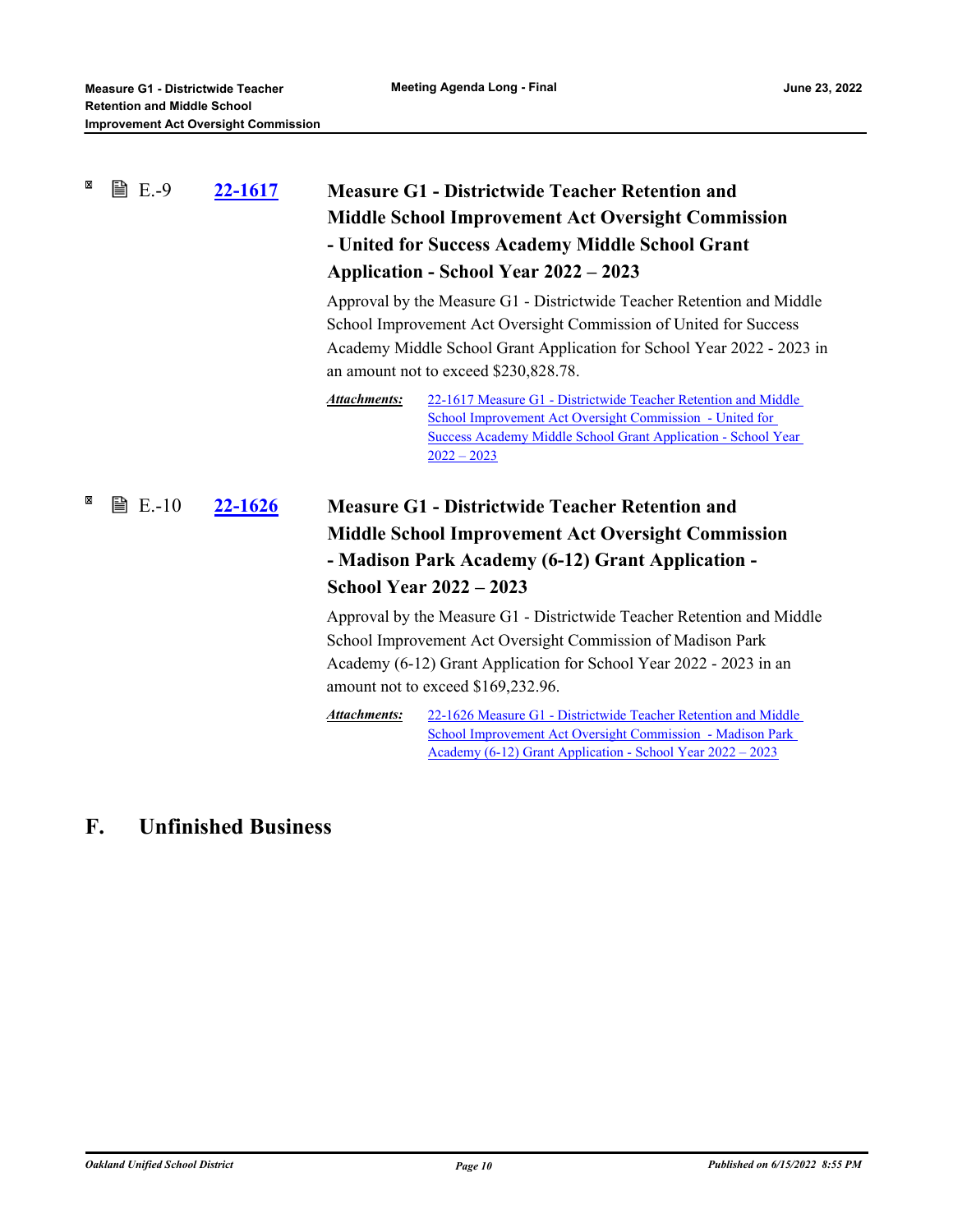| × | <b>圖 F.-1</b>  | 22-1400 | <b>Measure G1 - Districtwide Teacher Retention and</b><br><b>Middle School Improvement Act Oversight Commission</b><br>- Bay Area Technology School Grant Application -<br><b>School Year 2022 - 2023</b><br>Approval by the Measure G1 - Districtwide Teacher Retention and Middle<br>School Improvement Act Oversight Commission of Bay Area Technology<br>School Grant Application for School Year 2022 - 2023 in an amount not to<br>exceed \$69,035.23. |                                                                                                                                                                                                                                                             |  |
|---|----------------|---------|--------------------------------------------------------------------------------------------------------------------------------------------------------------------------------------------------------------------------------------------------------------------------------------------------------------------------------------------------------------------------------------------------------------------------------------------------------------|-------------------------------------------------------------------------------------------------------------------------------------------------------------------------------------------------------------------------------------------------------------|--|
|   |                |         | Attachments:                                                                                                                                                                                                                                                                                                                                                                                                                                                 | 22-1400 Measure G1 - Districtwide Teacher Retention and Middle<br><u> School Improvement Act Oversight Commission - Bay Area</u><br>Technology School Grant Application - School Year 2022 – 2023<br>(6.23.2022)                                            |  |
|   |                |         | <b>Legislative History</b>                                                                                                                                                                                                                                                                                                                                                                                                                                   |                                                                                                                                                                                                                                                             |  |
|   |                |         | 5/24/22                                                                                                                                                                                                                                                                                                                                                                                                                                                      | Measure G1 -<br>Postponed to a Date Certain<br>Districtwide Teacher<br><b>Retention and Middle</b><br>School Improvement<br>Act Oversight<br>Commission                                                                                                     |  |
| × | $\exists$ F.-2 | 22-1406 |                                                                                                                                                                                                                                                                                                                                                                                                                                                              | <b>Measure G1 - Districtwide Teacher Retention and</b>                                                                                                                                                                                                      |  |
|   |                |         |                                                                                                                                                                                                                                                                                                                                                                                                                                                              | <b>Middle School Improvement Act Oversight Commission</b><br>- Envision Academy for Arts & Technology Grant<br>Application - School Year 2022 – 2023                                                                                                        |  |
|   |                |         |                                                                                                                                                                                                                                                                                                                                                                                                                                                              | Approval by the Measure G1 - Districtwide Teacher Retention and Middle<br>School Improvement Act Oversight Commission of Envision Academy for<br>Arts & Technology Grant Application for School Year 2022 - 2023 in an<br>amount not to exceed \$44,985.36. |  |
|   |                |         | Attachments:                                                                                                                                                                                                                                                                                                                                                                                                                                                 | 22-1406 Measure G1 - Districtwide Teacher Retention and Middle<br>School Improvement Act Oversight Commission - Envision Academy<br>for Arts & Technology Grant Application - School Year $2022 - 2023$<br>(6.23.2022)                                      |  |

*Legislative History*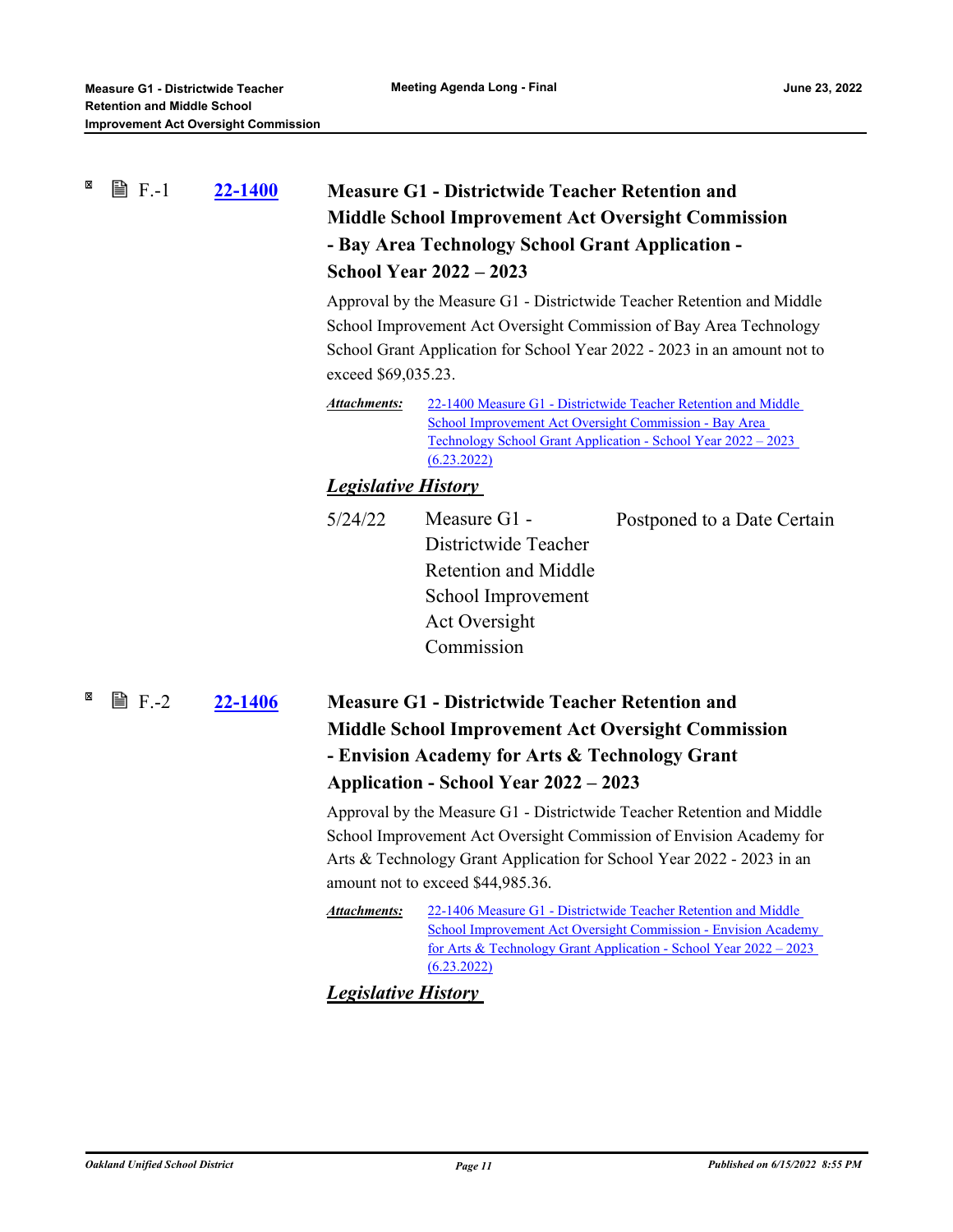|   |                         |                | 5/24/22                                                                                                                                                                                                                                                                                                                                                                                                                                                                                               | Measure G1 -<br>Districtwide Teacher<br><b>Retention and Middle</b><br>School Improvement<br>Act Oversight<br>Commission | Postponed to a Date Certain                                                                                                                                                                                   |  |  |
|---|-------------------------|----------------|-------------------------------------------------------------------------------------------------------------------------------------------------------------------------------------------------------------------------------------------------------------------------------------------------------------------------------------------------------------------------------------------------------------------------------------------------------------------------------------------------------|--------------------------------------------------------------------------------------------------------------------------|---------------------------------------------------------------------------------------------------------------------------------------------------------------------------------------------------------------|--|--|
| × | <b>■ F.-3</b>           | <u>22-1412</u> | <b>Measure G1 - Districtwide Teacher Retention and</b><br><b>Middle School Improvement Act Oversight Commission</b><br>- Lodestar: A Lighthouse Community Public School<br><b>Grant Application - School Year 2022 – 2023</b><br>Approval by the Measure G1 - Districtwide Teacher Retention and Middle<br>School Improvement Act Oversight Commission of Lodestar: A Lighthouse<br>Community Public School Grant Application for School Year 2022 - 2023<br>in an amount not to exceed \$117,249.70. |                                                                                                                          |                                                                                                                                                                                                               |  |  |
|   |                         |                |                                                                                                                                                                                                                                                                                                                                                                                                                                                                                                       |                                                                                                                          |                                                                                                                                                                                                               |  |  |
|   |                         |                | <b>Attachments:</b>                                                                                                                                                                                                                                                                                                                                                                                                                                                                                   | School Improvement Act Oversight Commission - Lodestar: A<br>$\frac{\text{Year } 2022 - 2023 (6.23.2022)}{2000}$         | 22-1412 Measure G1 - Districtwide Teacher Retention and Middle<br><b>Lighthouse Community Public School Grant Application - School</b>                                                                        |  |  |
|   |                         |                | <b>Legislative History</b>                                                                                                                                                                                                                                                                                                                                                                                                                                                                            |                                                                                                                          |                                                                                                                                                                                                               |  |  |
|   |                         |                | 5/24/22                                                                                                                                                                                                                                                                                                                                                                                                                                                                                               | Measure G1 -<br>Districtwide Teacher<br><b>Retention and Middle</b><br>School Improvement<br>Act Oversight<br>Commission | Postponed to a Date Certain                                                                                                                                                                                   |  |  |
| × | 窅<br>$F - 4$<br>22-1416 |                | <b>Measure G1 - Districtwide Teacher Retention and</b><br><b>Middle School Improvement Act Oversight Commission</b><br>- Oakland School for the Arts Grant Application -                                                                                                                                                                                                                                                                                                                              |                                                                                                                          |                                                                                                                                                                                                               |  |  |
|   |                         |                | <b>School Year 2022 - 2023</b>                                                                                                                                                                                                                                                                                                                                                                                                                                                                        |                                                                                                                          |                                                                                                                                                                                                               |  |  |
|   |                         |                | Approval by the Measure G1 - Districtwide Teacher Retention and Middle<br>School Improvement Act Oversight Commission of Oakland School for the<br>Arts Grant Application for School Year 2022 - 2023 in an amount not to<br>exceed \$34,015.08.                                                                                                                                                                                                                                                      |                                                                                                                          |                                                                                                                                                                                                               |  |  |
|   |                         |                | <b>Attachments:</b>                                                                                                                                                                                                                                                                                                                                                                                                                                                                                   |                                                                                                                          | 22-1416 Measure G1 - Districtwide Teacher Retention and Middle<br>School Improvement Act Oversight Commission - Oakland School<br><u>for the Arts Grant Application - School Year 2022 – 2023 (6.23.2022)</u> |  |  |
|   |                         |                | <b>Legislative History</b>                                                                                                                                                                                                                                                                                                                                                                                                                                                                            |                                                                                                                          |                                                                                                                                                                                                               |  |  |
|   |                         |                |                                                                                                                                                                                                                                                                                                                                                                                                                                                                                                       |                                                                                                                          |                                                                                                                                                                                                               |  |  |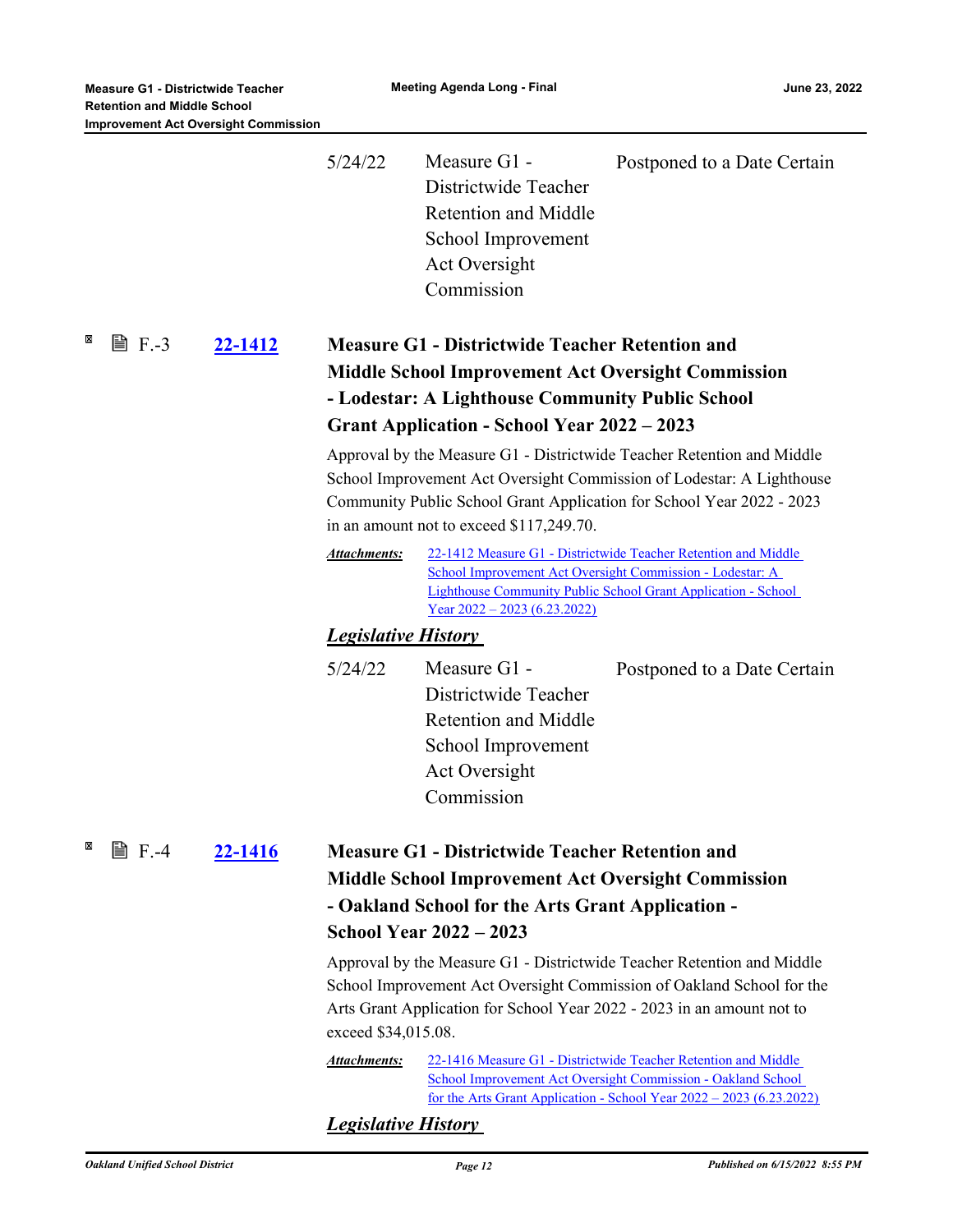5/24/22 Measure G1 - Districtwide Teacher Retention and Middle School Improvement Act Oversight Commission Postponed to a Date Certain

#### **G. New Business**

*None*

## **H. Public Comments on All Non-Agenda Items Within the Subject Matter Jurisdiction of the Commission**

*This section of the agenda provides an opportunity for a member of the Public, for three minutes per person, or less, depending on the number of speakers, to directly address the Commission on any item of interest to a member of the Public that is not on the current agenda, but is within the subject matter jurisdiction of the Commission. Minutes are not transferable from speaker to speaker. This item is limited to a total of thirty (30) minutes. The Commission may not discuss or take any action on a non-agenda item not appearing on the posted agenda for this meeting, except the Commission or staff may briefly respond to a statement made or questions posed by a member of the public, as authorized by law. In addition, on their own initiative or in response to questions posed by the public, a member of the Commission or its staff may ask a question for clarification, make a brief announcement, or make a brief report of his or her own activities.*